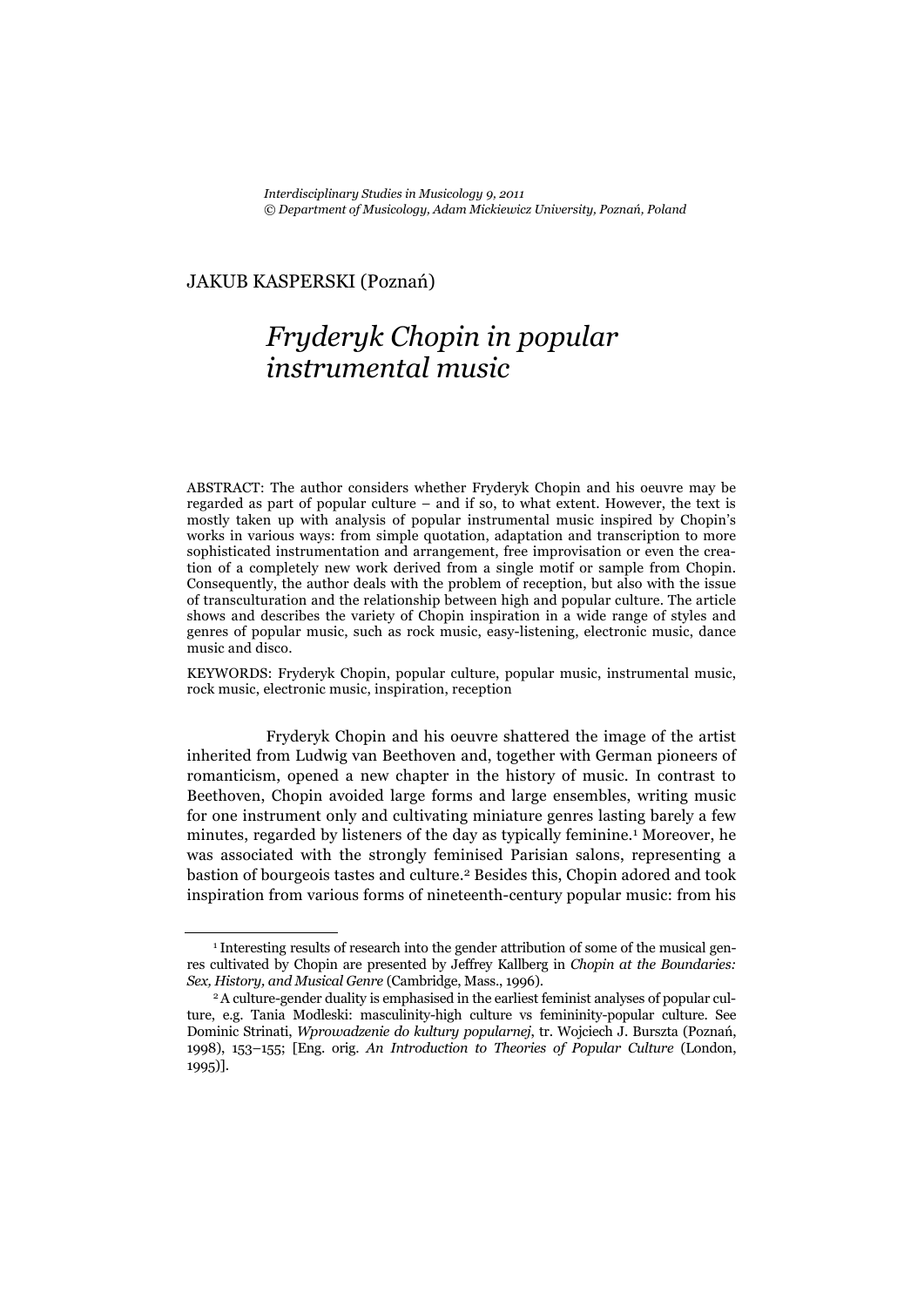native Polish folklore, through the popular urban repertoire, to arias from the best known operas.3

In spite of these few telling facts, suggesting a certain affinity between Chopin (or Romantic music in general) and popular culture, considering his person and his oeuvre from the perspective of the "lighter muse" can still cause controversy. After all, the Polish composer's figure and work seem so strongly rooted in the elitist and perfectionist conceptions of culture which emerged from the Romantic era (particularly in German idealism, the Kantian idea of genius, the Hegelian concept of art as the manifestation of an absolute spirit, and the metaphysical views of Ernst Theodor Amadeus Hoffman) that pop-culture, inextricably linked to the mechanisms of the free market and to mass distribution, stands poles apart from the philosophy that gave rise to Chopin and his musical legacy.

Paradoxically, however, in the last century, the reception of Chopin's work burgeoned so vigorously, taking on such a rich variety of forms, that it may be perceived as a universal and global phenomenon. As a consequence, today Chopin and his oeuvre not only constitute a kind of bridge between two opposite, seemingly contradictory, dimensions of culture (elitist and mass), but can also be treated as an element of contemporary popular culture. In support of this thesis, it is worth invoking the opinion of the musicologist Wacław Panek, who, in the first Polish dictionary of "music for entertainment"4, asserted in the entry on "popular music":

Some consider that [this] term excludes music hitherto regarded as classical (also called "serious" or "concert"), which from a logical point of view seems odd, since, for example, the work of Chopin is highly popular in Poland and not alien to the mass audience.5

It is impossible not to concur with Panek that the Chopin repertoire is indeed part of the musical experience of many Poles and, as a result, is also a specific kind of Polish popular music. There is little doubt that only a small percentage of Poles have never come into contact with Chopin and his music. The Polish education system, state cultural institutions and state mass media appear to favour the popularisation of Chopin's music on principle. One ex-

<sup>3</sup> Interesting remarks on the feminisation of Chopin's music and its links to the culture of the Parisian salons and to nineteenth-century popular music can be found in Jim Samson's article 'Myth and reality: a biographical introduction', in Jim Samson (ed.), *The Cambridge Companion to Chopin* (Cambridge, 1992), 1–8. 4 The Polish term "muzyka rozrywkowa" (literally "music for entertainment") is a syno-

nym for "popular music". However, in Polish it is still more common, being a natural antonym for "muzyka poważna" ("serious music"), as "classical music" is more often known. 5 'Muzyka popularna', in Wacław Panek, *Mały słownik muzyki rozrywkowej* [A small

dictionary of popular music] (Warszawa, 1986), 89.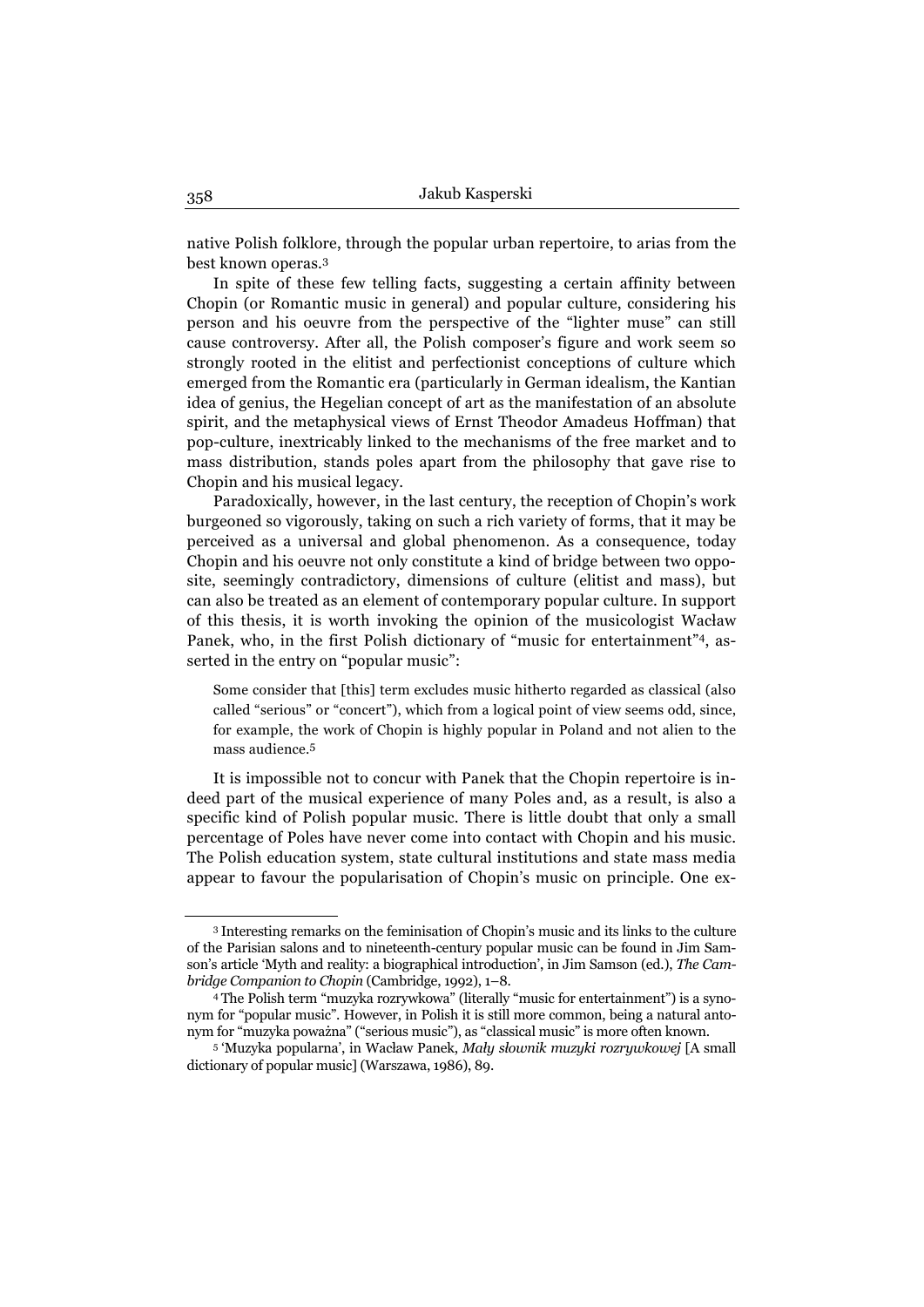ample of this is public television, which in spite of the continual tutting over falling standards and politicisation, still constitutes a primary source of knowledge about the world for the majority of Poles.6 Chopin and his work are aired with greater or lesser frequency, as indeed the television authorities scrupulously list among their services to society in their annual mission reports.7 The music of the genius from Żelazowa Wola can be heard during successive editions of the International Chopin Piano Competition, on anniversaries of the composer's birth and death, in biographical films about him, in broadcasts of major piano recitals, during national ceremonies and in patriotic programmes and films. So it is a strongly medialised phenomenon. According to the sociologist Marek Krajewski, it therefore fulfils the basic condition for being part of contemporary popular culture, which has reached the stage in its development of "popularising reality"8. Krajewski is of the opinion that appearing in the mass media is today a *sine qua non* for existing in reality, for having significance and exerting any kind of influence: "Only those areas of life that are 'media-friendly' and can be expressed in 'media-speak' exist and carry weight in public life"9. Secondly, within the context of "popularising reality", of crucial importance to society are only those phenomena that bring pleasure to the individual. For this reason, nearly every aspect of daily and public life – be it education, religion, politics or art – must to some degree mimic the products of popular culture.10 Contrary to Chopin's initial intentions, this is currently happening with his music, as well, as it gives pleasure to the mass audience through the intermediary of the mass media and thanks to the mechanisms of the free market. Therefore, it may be treated as functionally popular music, since it has become an element of pop-culture irrespective of its creator's wishes. However, a much more important role is played here by the musical artefacts of contemporary Chopin reception, which are in principle products of popular culture. Reference here to popular ar-

 <sup>6</sup> See Andrzej Kozieł with Danuta Grzelewska, 'Polska Telewizja w latach 1952-1989' [Polish television 1952–1989], in *Prasa, radio i telewizja w Polsce. Zarys dziejów* [Press, radio and television in Poland. An outline history], eds. Danuta Grzelewska, Rafał Habielski, Andrzej Kozieł, et al., 2nd edn (Warszawa, 2001), 301.

 <sup>7</sup> See e.g. *Sprawozdanie Zarządu TVP S.A. z wykorzystania wpływów abonamentowych na realizację misji publicznej 2009. Załącznik do uchwały Nr 189/2010 Zarządu Spółki TVP S.A. z dnia 11 marca 2010 roku* [Report of the TVP S.A. board on the use of subscription fees for carrying out its public mission in 2009. Annex to resolution 189/2010 of the TVP S.A. Board of 11 March 2010], 14 and 48–49. PDF online: http://www.tvp.pl/otvp/bip/aktualnosci/sprawozdanie-zarzadu-tvp-sa-z-wykorzystania-wplywow-

abonamentowych-na-realizacje-misji-publicznej-2009/1463804. Accessed 20 June 2010. 8 Marek Krajewski, *Kultury kultury popularnej* [The cultures of popular culture] (Poznań, 2003), 83–94.

 <sup>9</sup> Ibid., 94.

<sup>10</sup> Ibid., 83.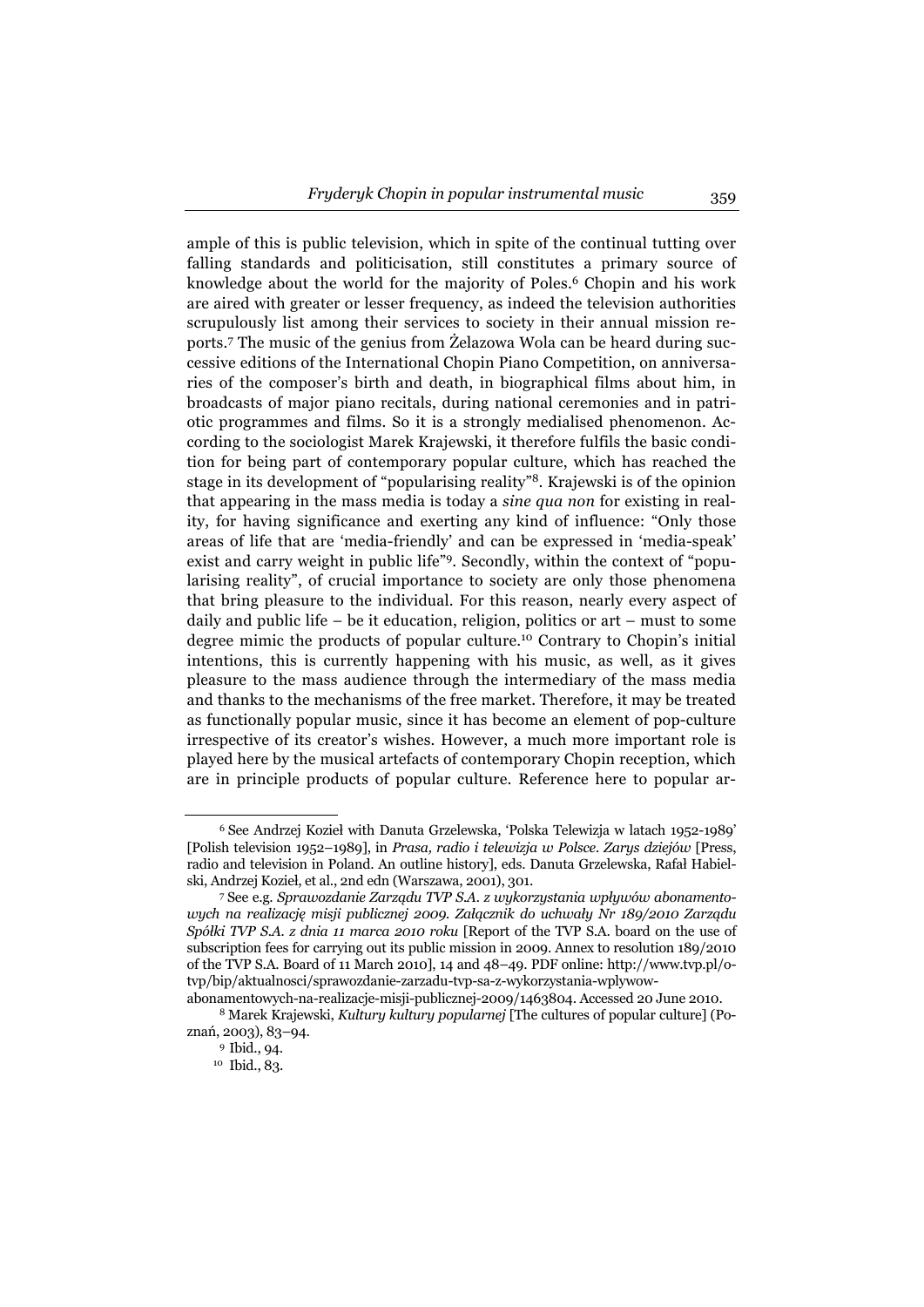rangements and adaptations of the Polish composer's works, and also to that output from the realm of light music for which Chopin and his music are a source of musical inspiration. It is thanks to this repertoire that Chopin's legacy has become embedded in the world of musical pop-culture, and it is to this repertoire that the present article will be devoted. However, given the huge amount of material, an exact profile of which would far exceed the framework of this text, I will focus on popular instrumental music alone. And although in reality it forms only a small part of popular music, in the context of Chopin reception it is quantitatively substantial and highly significant.

Chopin's influence on popular instrumental music will be analysed here primarily in terms of "compositorial reception". The typology of the repertoire under analysis is based on the range of inspirations and references to Chopin's works. Within this typology, three categories of this reception can be distinguished:

1. Compositions containing quotations of Chopin's music.

2. Transcriptions, arrangements and re-workings of selected compositions by Chopin, in their entirety or in some significant part, for instruments or groups associated with popular music.

3. Compositions inspired by the style or substance of particular works by Chopin.

However, these categories can also overlap, especially the first and the third, when a quotation becomes the starting point for the creation of a completely new work.

Secondary criteria for our analysis will be the degree of similarity to the original compositions, and so the extent to which the borrowed material is transformed, and the level of compositional creativity displayed by the composers/arrangers. In the above typology, the extent of the material's transformation and the degree of compositional creativity can be entirely independent of one another in all three categories. For example, the use of a quotation or an arrangement can be both creative and re-creative.

It is most difficult to identify works from the first category. Contrary to opinions that persist among critics accusing popular music composers of a lack of artistic invention, and even of feeding off high culture like parasites<sup>11</sup>, Chopin quotations are always more or less re-worked, and they often provide inspiration for the further flow of the musical narrative. Examples of Chopin quotations can be found even in niche genres of popular music, such as the ever-controversial heavy metal. Research carried out by Robert Walser showed that the classical repertoire had a huge influence over the develop-

<sup>11</sup> See Dwight Macdonald, 'Teoria kultury masowej', in Czesław Miłosz (ed.), *Kultura masowa* [Mass culture], tr. Czesław Miłosz (Kraków, 2002), 15 [Eng. orig. 'A Theory of Mass Culture', *Diogenes*, 1/3 (1953), 1–17].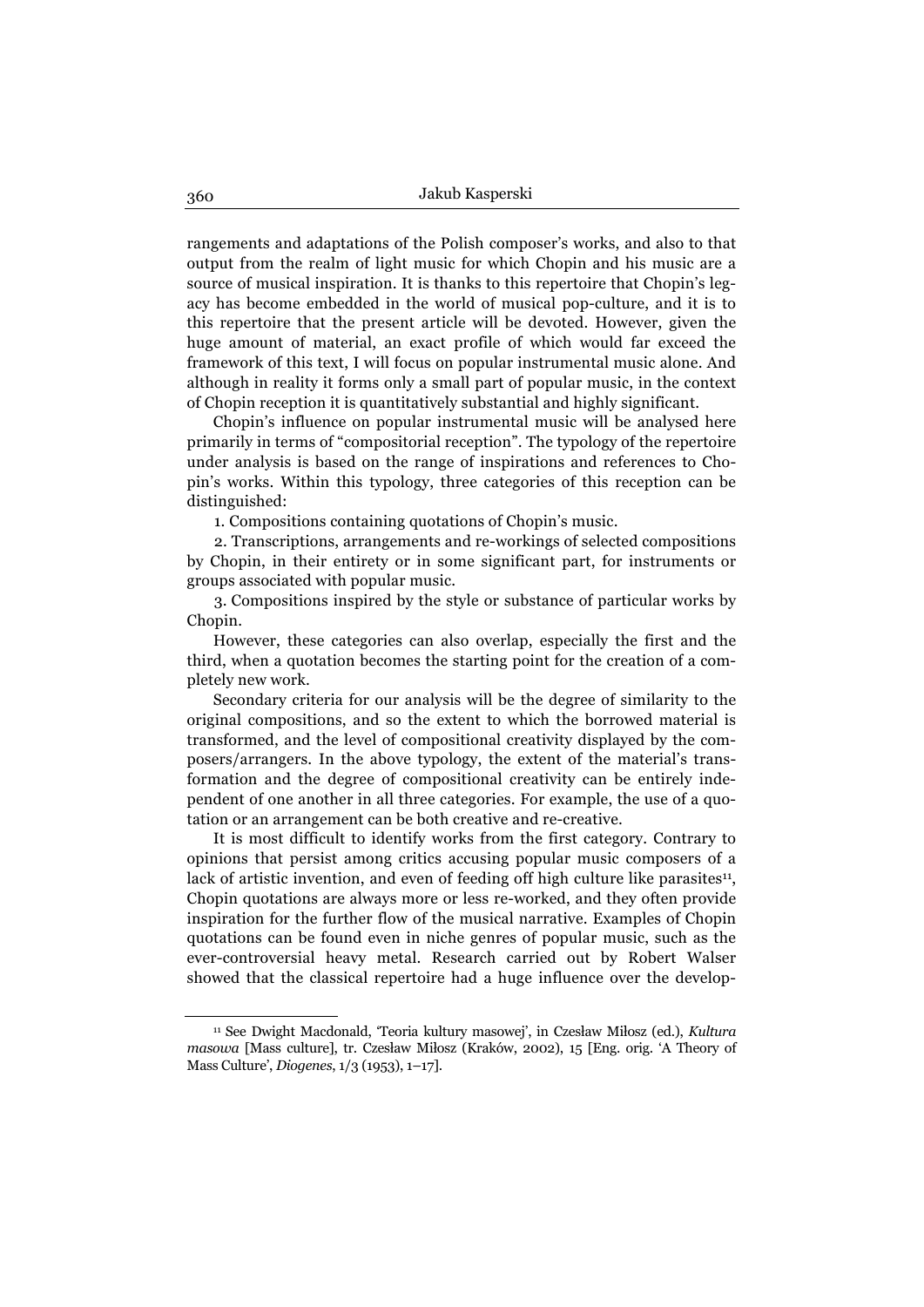ment of heavy metal<sup>12</sup>, and although the music of Chopin did not play such a crucial role here, references to his compositions can still be found. Among the Chopin works most frequently quoted in heavy metal is the *Marche funèbre*  from the *Piano Sonata in B flat minor*, Op. 35. This appears in the work of amateur, semi-professional and professional groups (e.g. Die Apokalyptischen Reiter), and even in mainstream heavy metal. One interesting example is an arrangement by the pioneers of doom metal, the Swedish band Candlemass, which appeared on their 1987 disc *Nightfall*. This is based on a quotation from the first part of Chopin's march. The accompaniment uses distorted guitar and synthesiser choir sounds. The drummer, meanwhile, beats out a regular crotchet rhythm imitating the sound of kettledrums in thirds, and hemidemisemiquaver strikes on the tom-tom appear on the third beat. Electric guitar in high registers plays the first sentence of the theme from the beginning of the *Marche funèbre*, shortened to six bars, three times. This laconic, and perhaps rather unambitious arrangement can be treated as a kind of interlude between the songs on the disc. There is no virtuosity or building of drama, but rather the forging of a bleak mood, which happens to be one of the characteristic features of doom metal music.

A similar type of setting, situated between extensive quotation and arrangement, and so between the first and second categories, is a version of the *Polonaise in A major*, Op. 40 No. 1 by the Polish multi-instrumentalist Krzysztof Toczko. Associated for many years with such groups as Dżem, Ptaaki, Zdrowa Woda and Paradox!, Toczko currently performs also as a solo artist under the pseudonym pARTyzant. Recently, he has specialised in twohanded tapping on an electric guitar with two fingerboards. In a way, this technique imitates playing on keyboard instruments, since the fingers of both the hands strike the strings on the fingerboard with a hammer motion. However, the original arrangement of this polonaise, a recording of which was placed on the artist's website13, is not an exact guitar transcription of Chopin's work, as seems quite obvious given the different technical capacities of the two instruments. For example, some motifs were cut from the accompaniment or moved to other registers. Many members of chords are also missing, which means that the harmony is less dense. Yet the reductive character of this arrangement is determined not by technical issues alone, but also by Toczko's approach to musical form. It comprises solely the first part of Chopin's three-section work. What is more, pARTyzant also makes no claims to giving an authentic-style performance in his interpretation. We have here effects

<sup>12</sup> See Robert Walser, *Running with the Devil. Power, Gender and Madness in Heavy Metal Music* (Middletown, 1993), 57–107. 13 http://partyzant.eu/index.php?option=com\_content&view=category&layout=blog&id

<sup>=11&</sup>amp;Itemid=8&lang=pl. Accessed 20 June 2010.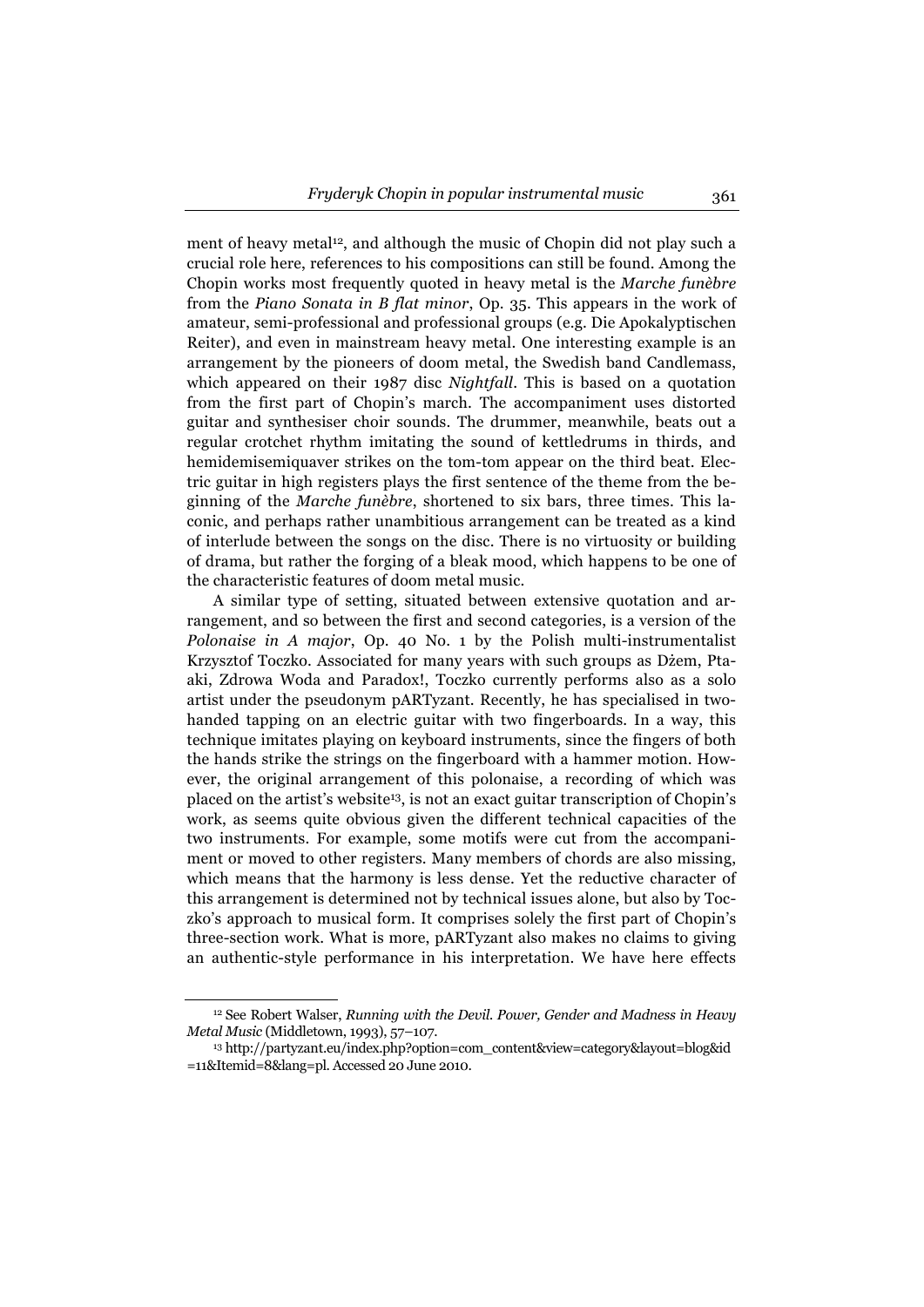that are typical of rock music, such as slapping, slide and the shifting of accents resulting from a quite free, as if improvisatory, approach to rhythm, but also extra chords in the cadences. This arrangement should be treated rather as a musical curiosity, experiment or party-piece, based on a widely familiar standard of classical music.

But the performance of Chopin's music by famous rockmen is by no means rare. The greatest guitar virtuosos in the world have wrestled with adaptations of works by the Polish composer. One might mention here Ron "Bumblefoot" Thal, currently one of the guitarists with the group Guns N'Roses, who earned renown for his brilliant, peerless performance of an arrangement of Chopin's *Fantasy-Impromptu*, Op. posth. 66. This arrangement, entitled "Chopin Fantasie", appeared on the compilation album *Ominous Guitarists from the Unknown* (1991), featuring recordings by then little known American virtuosos of the electric guitar.14 Thal's adaptation features the first part of Chopin's original, which is at once also the section that closes the work. The middle section, meanwhile, is an original composition only slightly linked to the material of the *Fantasy-Impromptu*, where the guitarist displays the expressive capacities of his instrument. For example, he leads cantilena and a two-part passage, introduces a succession of figurations and plays with sonoristic effects. In his arrangement, Thal performs the part of the right hand from the piano original on a distorted guitar, with extensive use of the techniques of tapping (including two-handed tapping), hammer-ons and pull-offs. However, his arrangement has an enhancing, rather than reducing, character, since the left-hand part is performed by a pianist on a synthetic piano, and additionally in the background a quite simple percussion part appears, which then becomes much more complex in the final repeat, containing the frequent use of double bass drum and spontaneous passages disturbing the regular rhythmic flow. Ron "Bumblefoot" Thal's arrangement, which could be classified between categories two and three of the typology discussed in the introduction, is still hugely popular today. Evidence to this effect are the score and tablature of his arrangement and instruction films recorded specially for guitar magazines in which the musician shows how to play his adaptations.15 Further confirmation of its popularity are the legions of young amateur guitarists uploading onto the Internet videos of their struggles with Thal's technically challenging arrangement.16

Another example of a rock virtuoso taking inspiration from the work of the Polish Romantic is that of Jimmy Page, who in the 60s came to fame as

<sup>14</sup> http://www.bumblefoot.com/discography/comp/comp.htm. Accessed 20 June 2010. 15 http://www.youtube.com/watch?v=UQgEa7W7Mqk. Accessed 20 June 2010.

<sup>16</sup> http://www.youtube.com/results?search\_query=ron+bumblefoot+thal+chopin&aqf. Accessed 20 June 2010.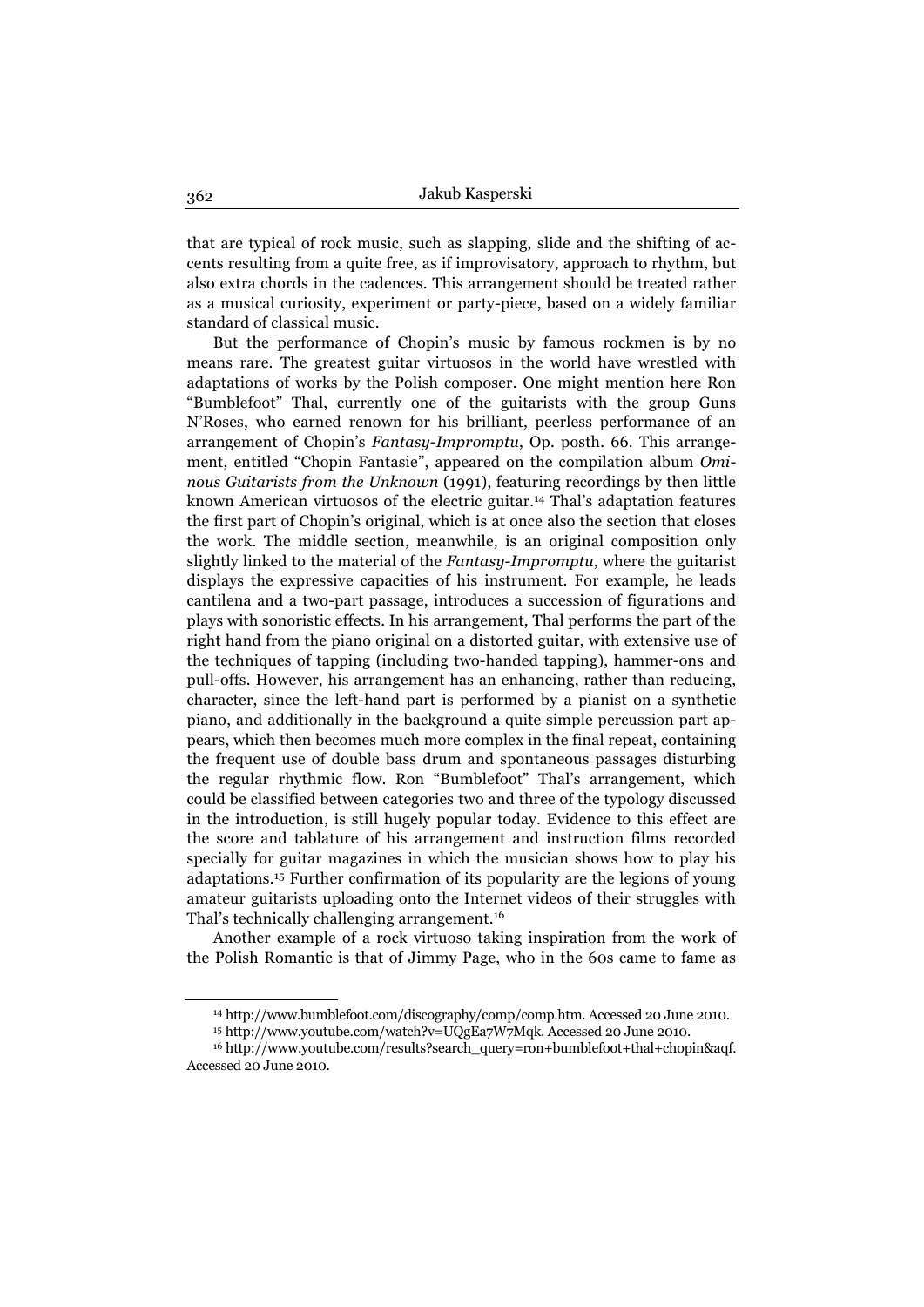the guitarist with The Yardbirds and later as the co-founder of Led Zeppelin. In 1981, he was persuaded by director Michael Winner to record the soundtrack to the film *Death Wish II*. 17 One of his compositions for that movie, entitled "Prelude", is an adaptation of the *Prelude in E minor*, Op. 28 No. 4 by Chopin. Here, Page plays the right-hand melody from the piano original on a distorted guitar. At first glance, the idea of focussing on one of Chopin's simplest melodies might seem a guarantee of artistic failure. Yet Page's arrangement is one of the most successful settings of this prelude in popular music, and the guitarist himself has returned to it many times in his solo concerts. In the Chopin, virtually the whole of the tension and drama are contained within the chromatically changing chords of the accompaniment, beat out with greater or lesser dynamic intensity by the left hand. The melody seems to be at most a supporting element to the harmony, and although the lack of development creates a mood of expectation, it plays an essential role only in the bridge and the climax of the work. In Page's arrangement, however, in which a static accompaniment is formed by sustained chords on an electric organ, the monotonous beating of drums and (the only instrument bringing a little variety) bass guitar, the whole emotional charge centres on Chopin's melody, played by the guitar. It is not treated literally by the instrumentalist, but rather constitutes a starting point for nuanced, utterly unvirtuosic improvisations, which should be considered in terms of rock ornamentation. Besides this, the uniqueness of Page's version lies in the very approach to his playing on the instrument. He avoids pure electric guitar sounds almost entirely, overusing the technique of bending. This involves pulling the strings on the fingerboard with the fingers of the left hand, which disturbs the stability of the note's intonation. Thanks to this, he managed to recreate in an original way the tearful, even lamenting mood of the prelude's melody, which could never be brought out on the keys of a piano.

It seems that Jimmy Page could have taken some inspiration from a version by one of the pioneers of "exotic" music, namely Les Baxter, who in 1968 recorded the album *Moog Rock: Great Classic Hits*, featuring the greatest hits of classical music recorded on a Moog synthesiser. Among works by Borodin, Bach, Rachmaninov, Grieg and Debussy, this disc also includes arrangements of three works by Chopin: the *Prelude in E minor* and *Fantasy-Impromptu* (both in a style bordering on easy-listening and the then popular psychedelic rock), and also a mambo-style version of the *Etude in E major*, Op. 10 No. 3. In the prelude, performed at a relatively quick tempo, besides the presentation of the various colouristic possibilities offered by the Moog (which is in effect an equivalent here of the piano), an important role is also

<sup>17 &#</sup>x27;I first met Jimmy on Tolworth Broadway, holding a bag of exotic fish…', *Uncut*, January 2009, 47.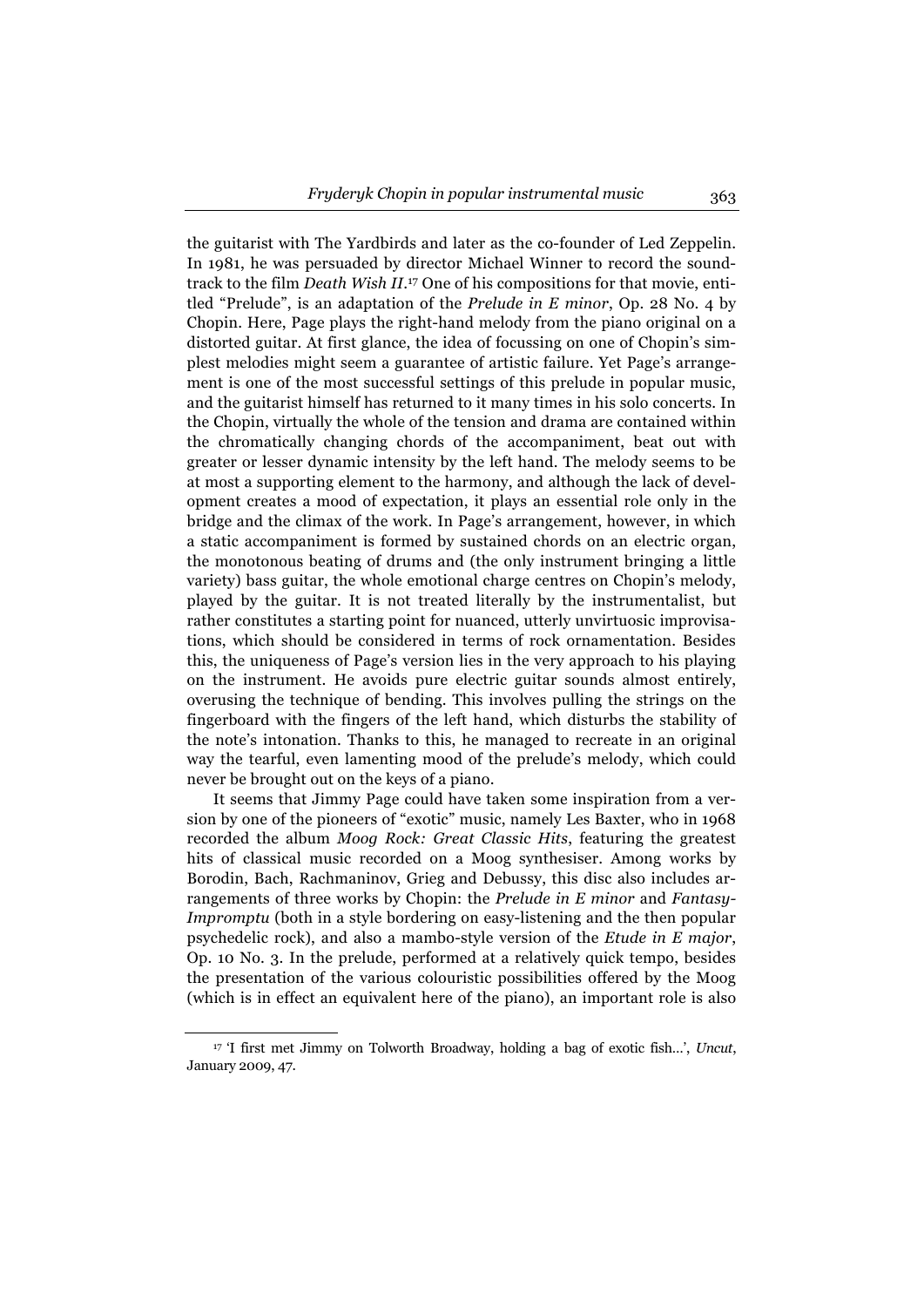played by the bass guitar, with a syncopated rhythm and a sound that brings out the upper harmonics in the range, characteristic of that period, and also the percussion, with the clearly foregrounded trance-like pulse of the cymbals. Apart from the fact that the prelude is performed with repetition, Baxter's arrangement does not interfere significantly in the musical fabric of Chopin's original. Consequently, it may be regarded, together with the setting by Jimmy Page, as a typical example of the second category in the typology of the compositorial reception of Chopin.

As a matter of interest, it is worth noting here that Baxter's version of the prelude was given a new lease of life many years later in a deep house mix entitled "Ghosts In My Machines" by the Glasgow DJ Milton Jackson (2008). In this dance composition, a characteristic sample taken from Baxter's "Chopin Prelude in E-minor" appears many times in the bridge passages.18 On one hand, this is an interesting instance of the artistic recycling of a forgotten recording; on the other, it exemplifies what Krister Malm calls transculturation, or a musical transplantation in time-space.19 "Ghosts In My Machines" shows how Chopin's music, composed in Valldemosa towards the end of the 1830s, via an adaptation from the 1960s by an American musician, ultimately reaches contemporary lovers of club music.

The album *Moog Rock: Great Classic Hits* arose out of Les Baxter's fascination with the analogue synthesiser of Robert Moog – the first commercially available electronic keyboard instrument. Baxter was also inspired by the huge artistic and commercial success of Walter Carlos's pioneering disc *Switched-On Bach*, from 1968, on which Carlos performed Bach's works on a Moog. Around the turn of the 60s and 70s, synth arrangements of classical works were all the rage. Musicians were agasp at the hitherto unknown modern timbres of electronic instruments.20 Another album to emerge from that wave was Hans Wurman's *Chopin à la Moog*, from 1970, on which the artist performs works by the Polish composer solo or with string orchestra. In spite of the high standard of the performances and the highly imaginative approach to colouring, this recording was not as successful as the other two mentioned here. And yet its combination of traditional repertoire and a futuristic sound is a quite successful experiment and undoubtedly a sign of times in which synthetic interpretations of the classics became an almost obligatory performance style.

A somewhat different face of popular music is represented by the arrangement of Chopin's *Nocturne in E flat major*, Op. 9 No. 2 by the French musician

<sup>18</sup> http://www.discogs.com/artist/Milton+Jackson Accessed 20 June 2010. 19 Krister Malm, 'Music on the Move: Traditions and Mass Media', *Ethnomusicology* 37/3 (1993), 339–52. 20 Thom Holmes, *Electronic and Experimental Music: Technology, Music, and Cul-*

*ture*, 3rd edn (London, 2008), 209–221.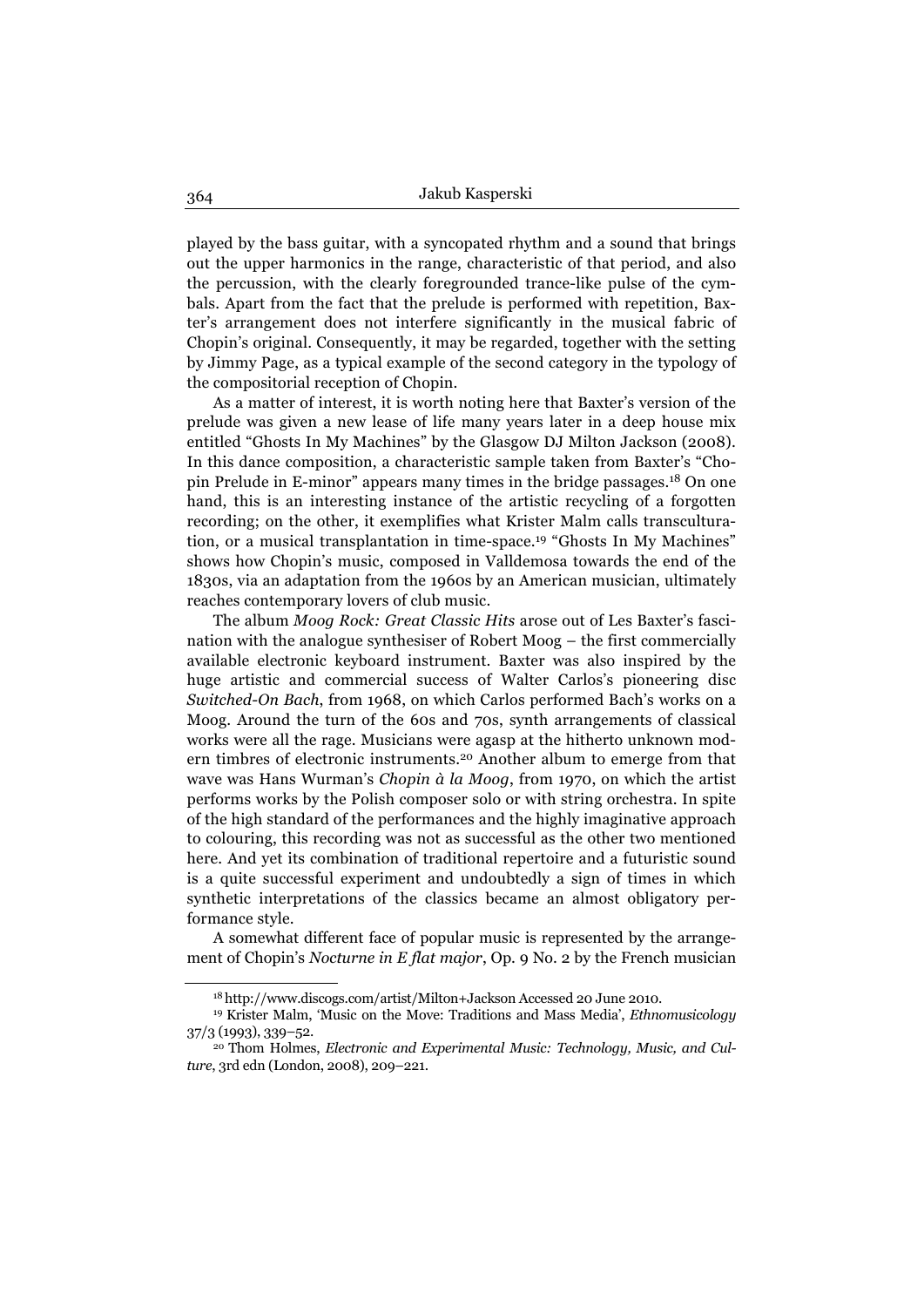Richard Clayderman, who has sold the greatest number of discs with piano music and is regarded as the best known pianist in the world.<sup>21</sup> He owes his enormous success to the fact that he specialises in artistically less ambitious commercial music in an easy-listening style, particularly in popular adaptations of the best known classical melodies. Yet Clayderman was not the first or the last musician to tread such a path. A similar repertoire is cultivated by many contemporary musicians, such as André Rieu and Helmut Lotti, to name but the most famous. Their sizeable (but usually produced with very little creative work) artistic output includes arrangements of the most popular works by Chopin, such as the "Tristesse" *Etude in E major*, Op. 10 No. 3. Due to its accessibility and effective marketing, music of this type has millions of fans around the world, and some of Clayderman's supporters even assert that "he has arguably done more to popularise the piano around the world than anyone since Beethoven"22. However, he also has his fierce opponents. Well known is the opinion of one German critic: "Es gibt Frisöre und es gibt Pianisten. Der Franzose Richard Clayderman ist ein Pianör"23. The arrangements produced by Clayderman, or more accurately by the whole group of arrangers from the Delphine label collaborating with him24, most often simplify the texture of the piano original and add instruments that are typical of pop music, such as acoustic guitar, bass guitar and drums, as well as a string ensemble. A perfect example of this is the *Nocturne in E flat major*, which appeared on the 1989 album *Concerto*. The metre in the right hand was altered from  $12/8$  to the simpler  $4/4$ , and embellishments were removed in many places in the melody (e.g. in bars 5 and 8). Additionally, bass guitar appears from the very beginning – initially doubling the first notes in the bar from the bass ground of the accompaniment and later becoming increasingly independent, although still in the background. Also from the very beginning of the work, the piano is accompanied by string orchestra, playing in unison long notes that change every half bar and then introducing a melody that is heterophonic in respect to the principal theme. A quiet acoustic guitar accompaniment in semiquaver rhythms appears after the first repeat of the theme, and from section B onwards, a drum part is brought in, with a uniform rhythm without transitions delicately tapped out on a hi-hat and snare drum's frame.

This is a typical example of easy-listening, sometimes known also as elevator music or moodsong. Works of this type have a recognisable, catchy melody, but they are not overly dramatic and do not absorb the listener's attention, acting as a background, for instance, to various everyday activities. Al-

<sup>21</sup> http://www.clayderman.co.uk/home\_page.htm Accessed 20 June 2010.

<sup>22</sup> Ibid.

<sup>&</sup>lt;sup>23</sup> Michael Naura, *Jazz-toccata* (Reinbek, 1991), 209.<br><sup>24</sup> http://www.clayderman.co.uk/the\_delphine\_team.htm. Accessed 20 June 2010.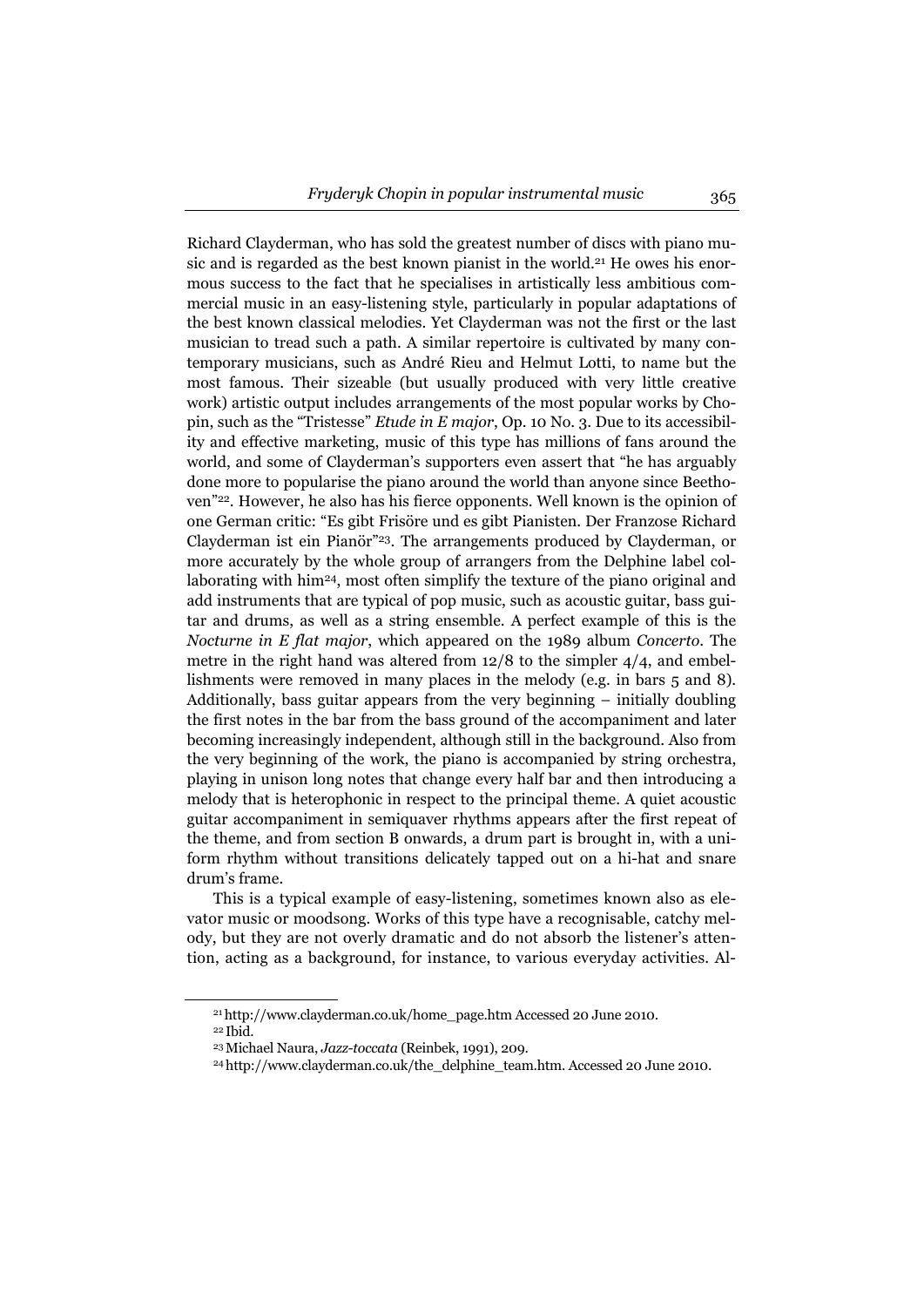though this type of repertoire has many opponents, for instance among adherents of the views of Theodor Adorno, and is criticised for its "standardising", "pseudo-individualising" and promoting of passive, "regressive listening", it should not be condemned out of hand, since it has its place in culture and fulfils functions that other genres or styles of music could not. In addition, it meets the aesthetic needs of a less demanding audience, relaxes, and at the same time introduces the average listener to the foreign, and at times perhaps overly involved, world of classical masterpieces.25

To close, it is worth just mentioning two exceptionally important Polish albums released in 2008 devoted entirely to Chopin inspirations in popular music: *Rock loves Chopin*, containing rock arrangements, and *Astigmatic Inspired by Chopin*, featuring electronic music. These projects are so successful that one could devote a separate musicological study to them, not just illustrating the question of Chopin reception in the most recent Polish popular music, but also showing the condition of Polish art-rock and the latest trends on the club scene.

*Rock loves Chopin* is the idea of Andrzej Matusiak, director of Stołeczna Estrada. In general terms, he was inspired by the concept of popularising the Chopin repertoire among those listeners whom the music of the great Polish Romantic, for whatever reason, could not reach. The album comprises eleven rock arrangements of Chopin works made by leading Polish rock musicians, including Jan Borysewicz, Wojciech Pilichowski, Anna Serafińska, Grzegorz Markowski and Włodek Tafel. The classical pianist Janusz Olejniczak also participated in the project. The producer, musical director and arranger is one of the leading Polish guitarists of the young generation: Radek Chwieralski. The works arranged are the *Polonaise in A major*, Op. 40 No. 1, *Waltz in D flat major*, Op. 64 No. 1 ("Minute"), *Prelude in A major*, Op. 28 No. 7, *Fantasy-Impromptu*, Op. 66, *Polonaise in A flat major*, Op. 53 ("Heroic"), *Etude in C minor*, Op. 10 No. 12 ("Revolutionary"), *Prelude in E minor*, Op. 28 No. 4, *Waltz in E flat major*, Op. 10 No. 1 ("*Grande Valse Brillante*"), *Nocturne in E flat major*, Op. 9 No. 2, *Waltz in C sharp minor*, Op. 64 No. 2 and *Scherzo in B flat minor*, Op. 31.26

One accusation that could be levelled at the arrangements on this disc is that Chopin was treated almost solely as an outstanding melodist; the artists

<sup>25</sup> For detailed research into this area, see Joseph Lanza, *Elevator Music: a Surreal History of Muzak, Easy-Listening, and Other Moodsong* (New York, 1994); Anahid Kassabian, 'Popular', in *Key Terms in Popular Music and Culture*, ed. Bruce Horner and Thomas Swiss (Malden, 1999), 113–123; Anahid Kassabian, 'Ubisub: Ubiquitous Listening and Networked Subjectivity', *Echo* 3/2; http://www.echo.ucla.edu/Volume3-issue2/kassabian/ index.html. Accessed 20 May 2009.<br><sup>26</sup> See http://www.agora.pl/agora\_pl/1,87336,5307552.html oraz http://astigmatic.pl/

index.php?cat=6. Accessed 20 June 2010.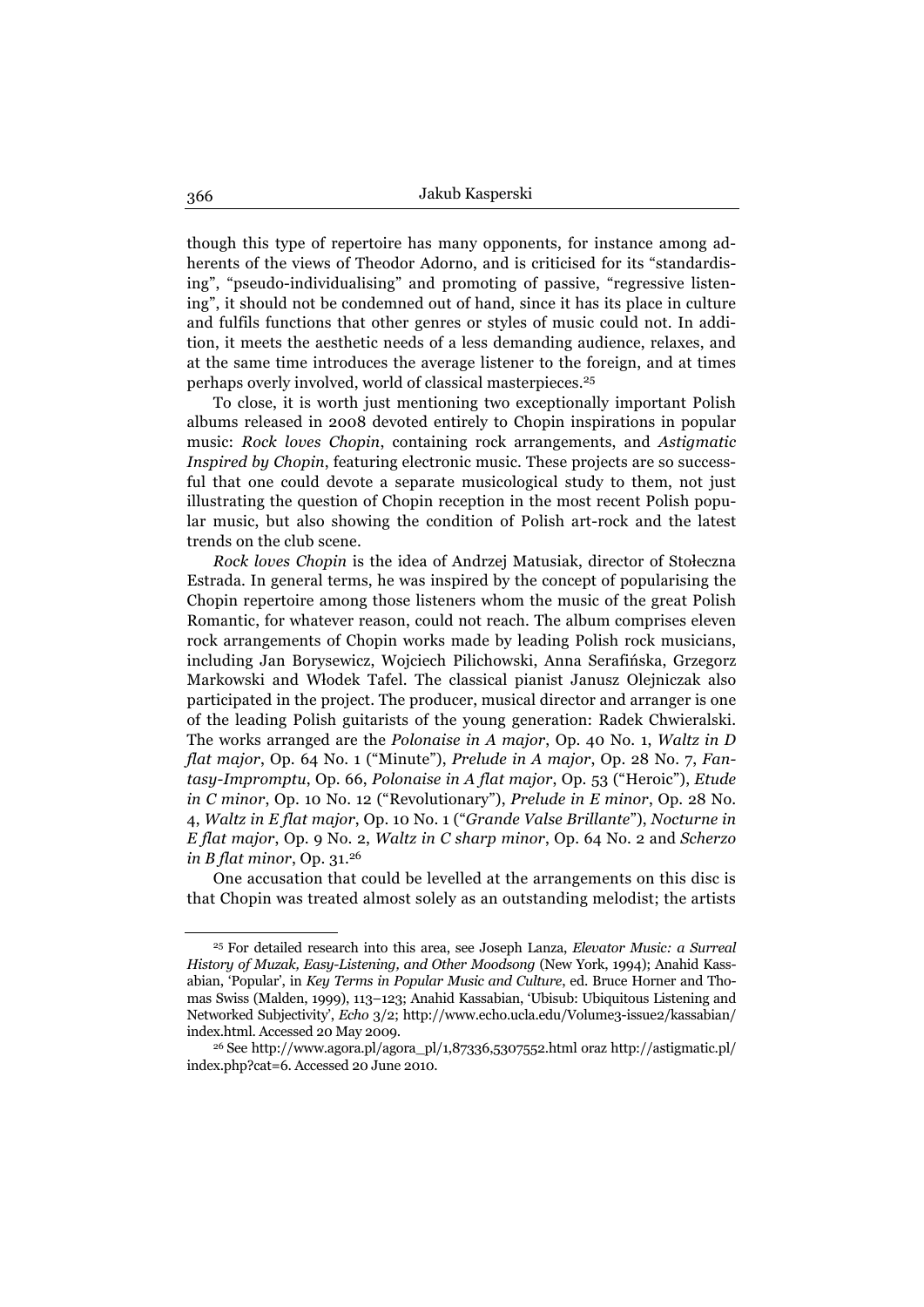taking part in the project focussed almost entirely on tunes from his works, which meant a substantial marginalisation of other aspects of Chopin's music, such as harmony, rhythm and form. Yet this also has a positive aspect, since the electric guitar that dominates the arrangements passes freely from Chopin's themes to dazzling virtuosic solos inspired by the composer's melodies, which is one of the strong points of this album. Besides this, the reduction of the harmony or rhythm of the original induces the artists of *Rock loves Chopin* to shift their musical creativity to other areas. These include questions of stylisation, improvisation and interaction between the performers. For example, there is a group of works based on the idea of dialogue between instruments, such as the arrangement of the *Polonaise in A flat major*, Op. 53, in which the original piano parts appear in alternation with a rock group – a sort of reference to the idea of concertato style. Another example is the *Scherzo in B flat minor*, Op. 31, where Radek Chwieralski improvises on electric guitar on the theme of this work, either playing in alternation with fragments of Chopin's *Scherzo* rendered by Janusz Olejniczak or improvising to their background. The arrangement of the *Fantasy-Impromptu*, in turn, is based on a rivalry between two electric guitars, which actually turn out to have been recorded in the studio by the same musician. Ideas of a different kind appear in the *Prelude in A major*, Op. 28 No. 7, which is stylised somewhere between world music and easy-listening, or in the *Prelude in E minor*, Op. 28 No. 4, in a smooth jazz rendition, with vocalises by Grzegorz Markowski and Patrycja Markowska and improvisations by Wojciech Pilichowski on bass guitar.

*Astigmatic Inspired by Chopin* was issued under the initiative of the organisers of the Astigmatic International Festival of Electronic Music, who describe the project in the following words:

This release contains tracks by some of the hottest and most interesting producers and composers, the biggest, most valuable and original artists of the independent club scene, whom we have approached to create music inspired by Chopin. [...] Chopin is here the genuine artist inspiring the musicians whose renditions appear in this least bombastic and solemn of compilations. […] Each of the artists had total creative freedom. The theme was unfettered imagination and rejection of imposed and limiting overall visions. The cool, the sense of humour and Chopin as the symbol of cosmopolitism are the three pillars of the release. These are also the values of the Astigmatic festival.<sup>27</sup>

Among the musicians to present their Chopin inspirations here are such representatives of contemporary club music as Kosma, Daniel Wang, Munk, The Glimmers, Amazing Clay, Krazy Baldhead, Joel Martin, Maximilian

<sup>27</sup> http://astigmatic.pl/index.php?cat=6. Accessed 20 June 2010.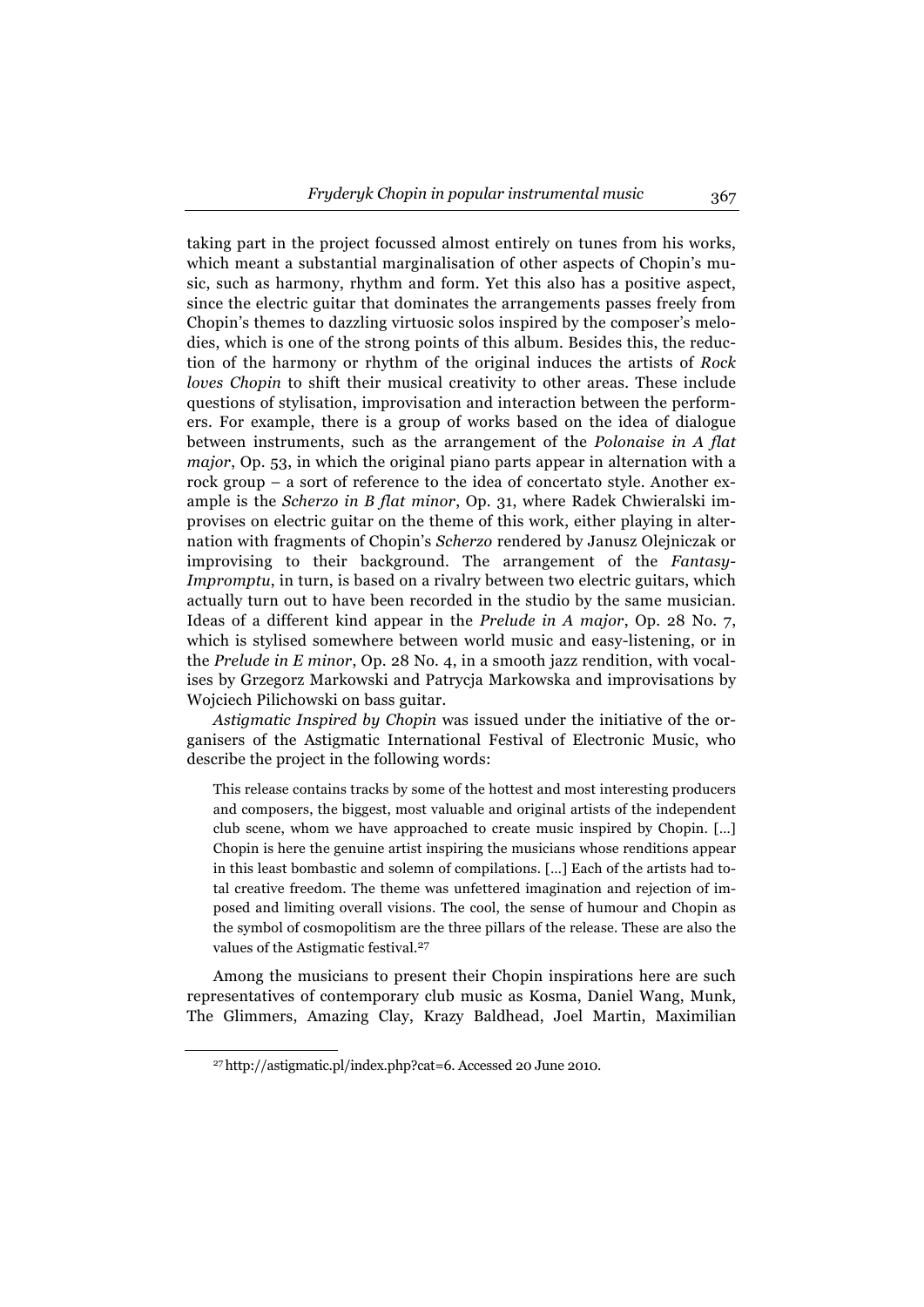Skiba, Mr Krime feat. Aga Zaryan, Blackjoy, Telonius, Morgan Geist, Krikor, Lady Aarp and DJ Feel-X.

Artur Koryciński, one of the founders of the Astigmatic festival, describes the style of the album as "a mixture of *musique concrète*, atypical classical music, neo-disco, baile funk, indie, oldschool house, soul boogie and cosmic"28. The project is indeed extremely diverse, and not just in terms of style, but also on account of the varying approach to the question of inspiration from Chopin's musical legacy. One notable feature is that Chopin's works, where they are indeed used as raw material for new compositions (which for some artists did not seem necessary at all<sup>29</sup>), were treated by the musicians in a most creative way. And although one can find here examples of all the categories from the reception typology outlined above, it is the third category, and a combination of the first and third categories, that is clearly predominant. For example, references to the *Fantasy-Impromptu*, Op. posth. 66 in Maximilian Skiba's "Fantazja" inspired by that work are very veiled. Skiba's work, adhering to the style of early disco and funk from the 60s and 70s, alludes to Chopin's work only through the rhythmic motion of the bass accompaniment and rather indistinct flashes of figuration from the right hand of the original. A somewhat similar solution was employed by Krazy Baldhead, who refers to the specific rhythm of the *Fantasy-Impromptu* in his electro-boogie-style composition "Chopin 1.10". In addition, the main bass loop is derived from motifs from the third and fourth bars of the piano accompaniment of the left hand, which, extracted from its context, takes on a quite unexpected, gloomy character. Krikor, meanwhile, in his arrangement, proceeds as if he was au fait with the secrets of Schenkerian analysis, producing a far-reaching decomposition of the musical fabric of the *Nocturne in F minor*, Op. 55 No. 1, stripping successive layers from the work and reducing them to the two basic chords that underpin his minimalist arrangement.

Also appearing on this disc are extremely interesting arrangements of the *Prelude in E minor*, Op. 28 No. 4. One of these, the work of Blackjoy, is a witty stylisation of Chopin's work in the convention of Middle-East disco music. The unusual atmosphere is forged by a melodic motif based on the second tetrachord of a harmonic scale, repeated on a synthesiser, the use of African percussion instruments and a freely improvised soprano vocalise. And this is all supported by a disco beat and funky chords struck on an electric guitar. Lady Aarp and DJ Feel-X produced a dub and ska rendering of the *Prelude*, in which the most important role is played by detached chords, performed on a

 $28$  Ibid.<br> $29$  For example. The Glimmers recorded a funk jam-session after listening intensely to Chopin's music, yet the Chopin idiom is entirely undetectable in their recording. Churchill's Leopards deliberately relinquished Chopin's material, and Munk, in "This is not Chopin", ostentatiously denied any inspiration from the composer's work.